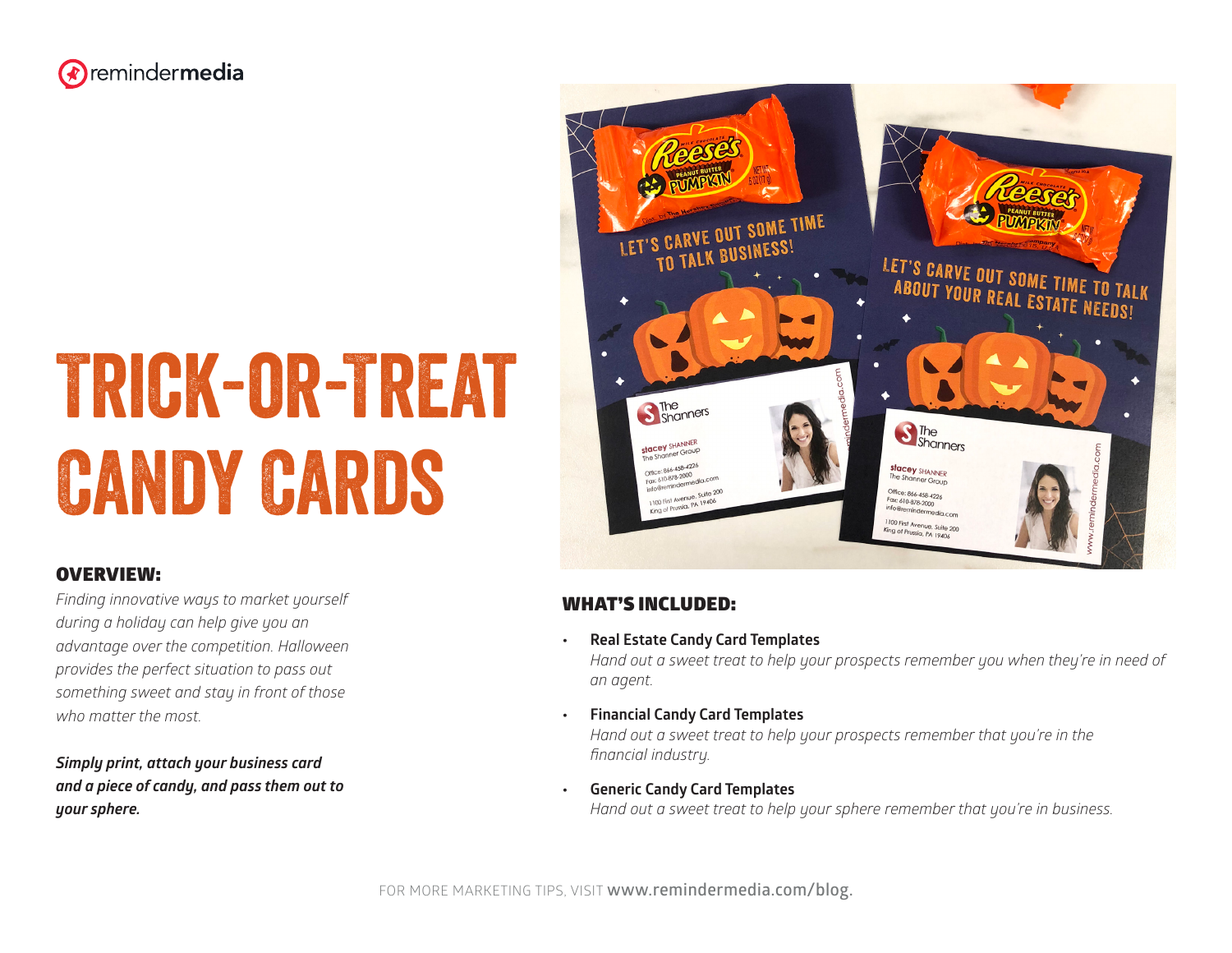### Let's carve out some time to talk about your real estate needs!



(attach business card here)

#### Let's carve out some time to talk about your real estate needs!



(attach business card here)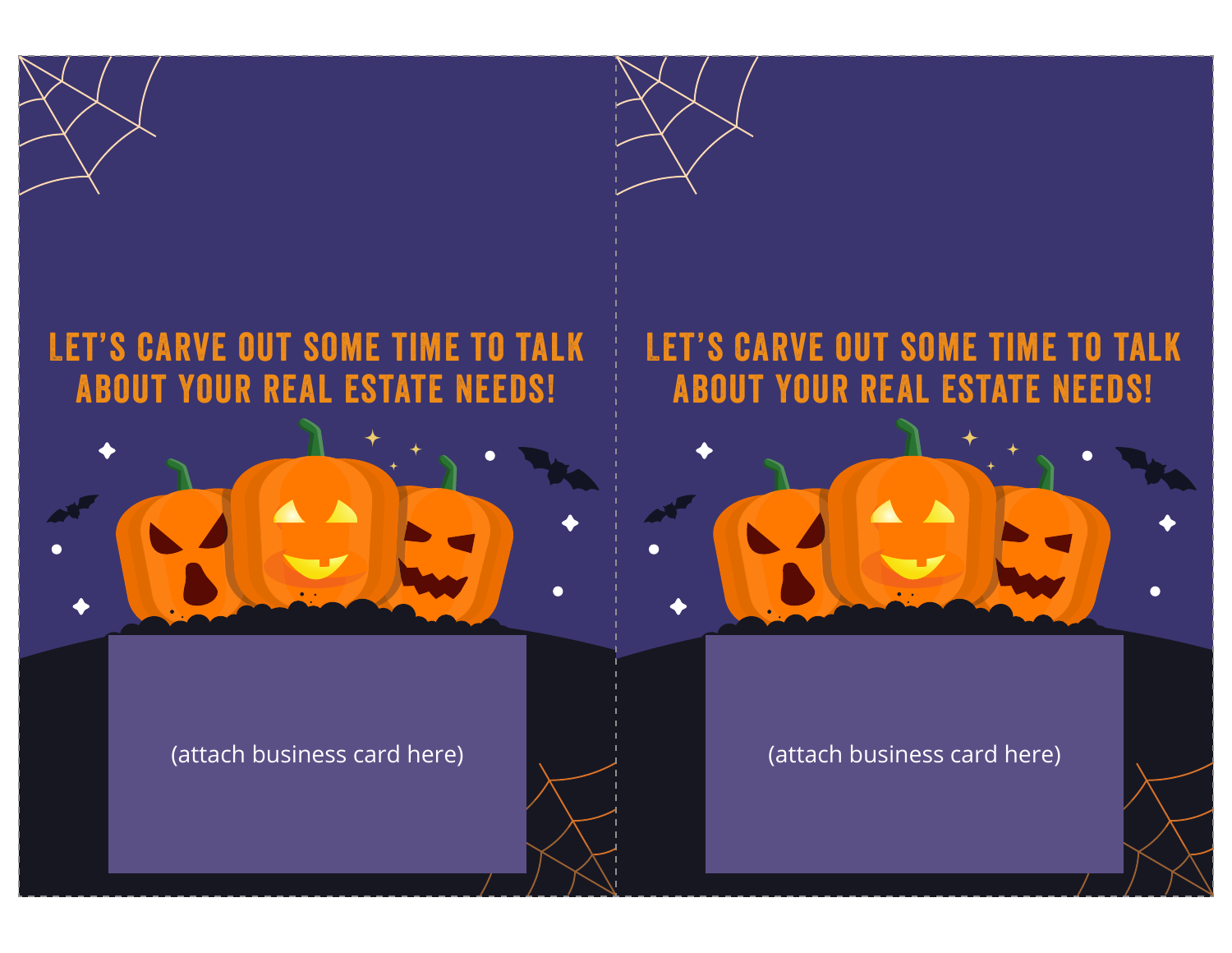## Let's carve out some time to talk about your financial needs!



(attach business card here)

#### Let's carve out some time to talk about your financial needs!



(attach business card here)